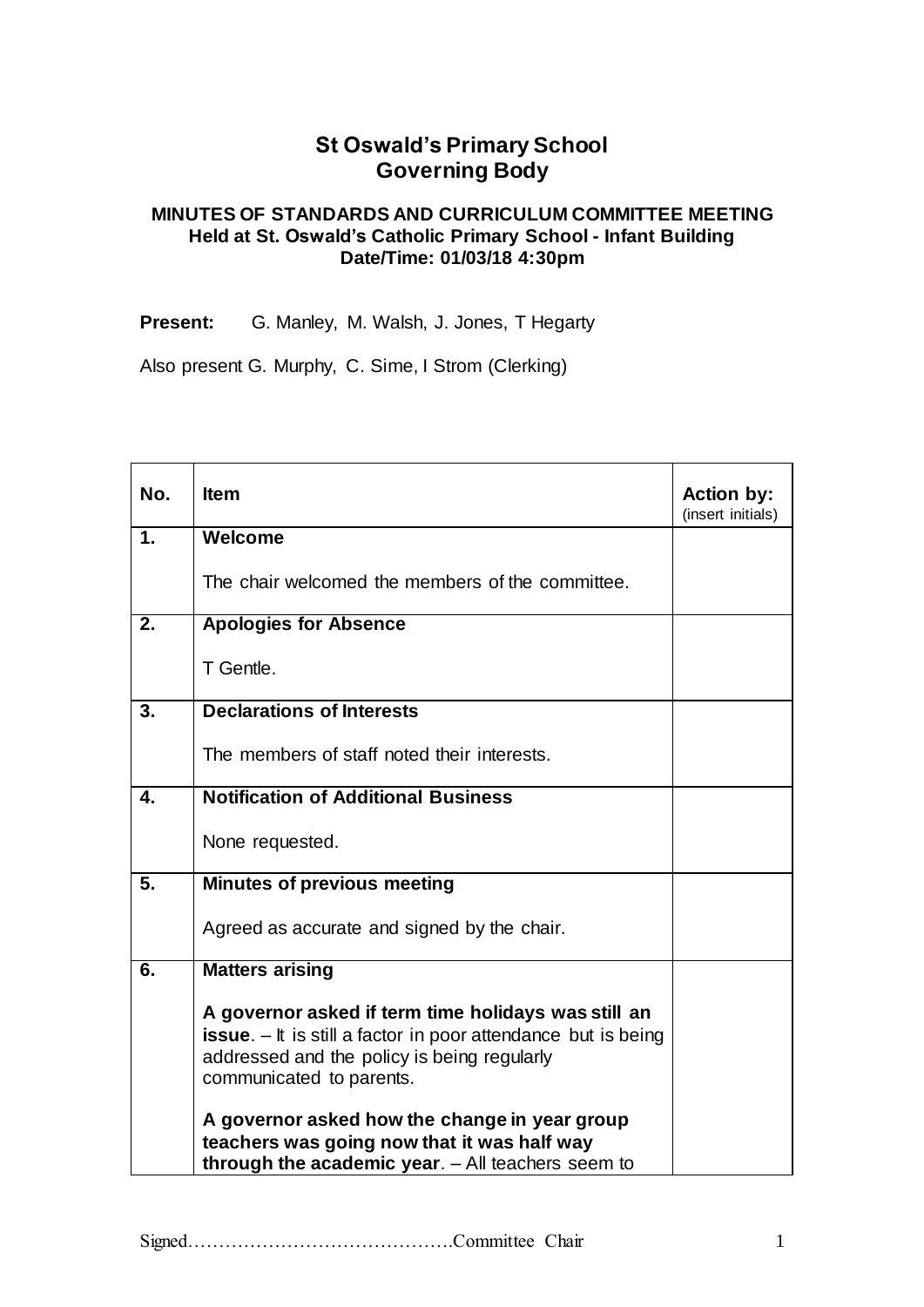|    | have settled in well and there are real improvements<br>showing in Reception which will be detailed later in the<br>meeting.<br>A governor asked how the IT link with Mosspits was<br><b>progressing.</b> - Unfortunately, Mosspits had a call from<br>Ofsted, so the visit to the school was postponed but a<br>new date has been scheduled.<br>A governor asked how the RSE policy<br><b>implementation was progressing</b> $-$ It is progressing<br>well and a RSE theme week has been planned for later<br>in the term.                                                                                                                                                                                                                                                                                                                                                                                                                              |  |
|----|----------------------------------------------------------------------------------------------------------------------------------------------------------------------------------------------------------------------------------------------------------------------------------------------------------------------------------------------------------------------------------------------------------------------------------------------------------------------------------------------------------------------------------------------------------------------------------------------------------------------------------------------------------------------------------------------------------------------------------------------------------------------------------------------------------------------------------------------------------------------------------------------------------------------------------------------------------|--|
| 7. | <b>Ofsted</b>                                                                                                                                                                                                                                                                                                                                                                                                                                                                                                                                                                                                                                                                                                                                                                                                                                                                                                                                            |  |
|    | Mrs Walsh informed governors that the school was now<br>in the Ofsted window. The School Improvement Partner<br>(SIP) Mary Regan has confirmed this. As we are a new<br>school that has not been previously inspected it will be<br>a 2-day (section 5) inspection. The SIP has been in to<br>meet with SLT. She noted that the governors were very<br>well informed of any issues. As the school opened in<br>January 2016, So far there is only one full year of data<br>(May 2016 data would only have been part year). This<br>would be difficult to show trends in the new school.<br>Data from the current year will be looked at as a more<br>important indicator of standards. Governors would be<br>expected to know the strengths of the school and also<br>identify areas where the school could improve and<br>understand the plan for addressing these areas.<br>Mrs Walsh shared some key paperwork that might be<br>useful for governors. |  |
| 8. | <b>Verified Data from 16-17</b>                                                                                                                                                                                                                                                                                                                                                                                                                                                                                                                                                                                                                                                                                                                                                                                                                                                                                                                          |  |
|    | Governors were presented with the current Analyse<br>School Performance (ASP) data. Governors were<br>shown how to look at the information provided and<br>particularly the way that the information was broken<br>down into groups, eg disadvantaged. It was noted that<br>pupils make good progress across the school and leave<br>in year 6 with comparible results with NA.<br>Disadvantaged pupils also made above average<br>progress in reading with an average point score of<br>104.4. which is 3.0 above national. Progress in maths is<br>lower than national for our deprived children but the<br>average point score is 101.8 above national. In addition<br>we had two outliers who had very large negative<br>progress scores which skewed the data. Without the<br>two outliers progress in maths would be -0.9 which is                                                                                                                 |  |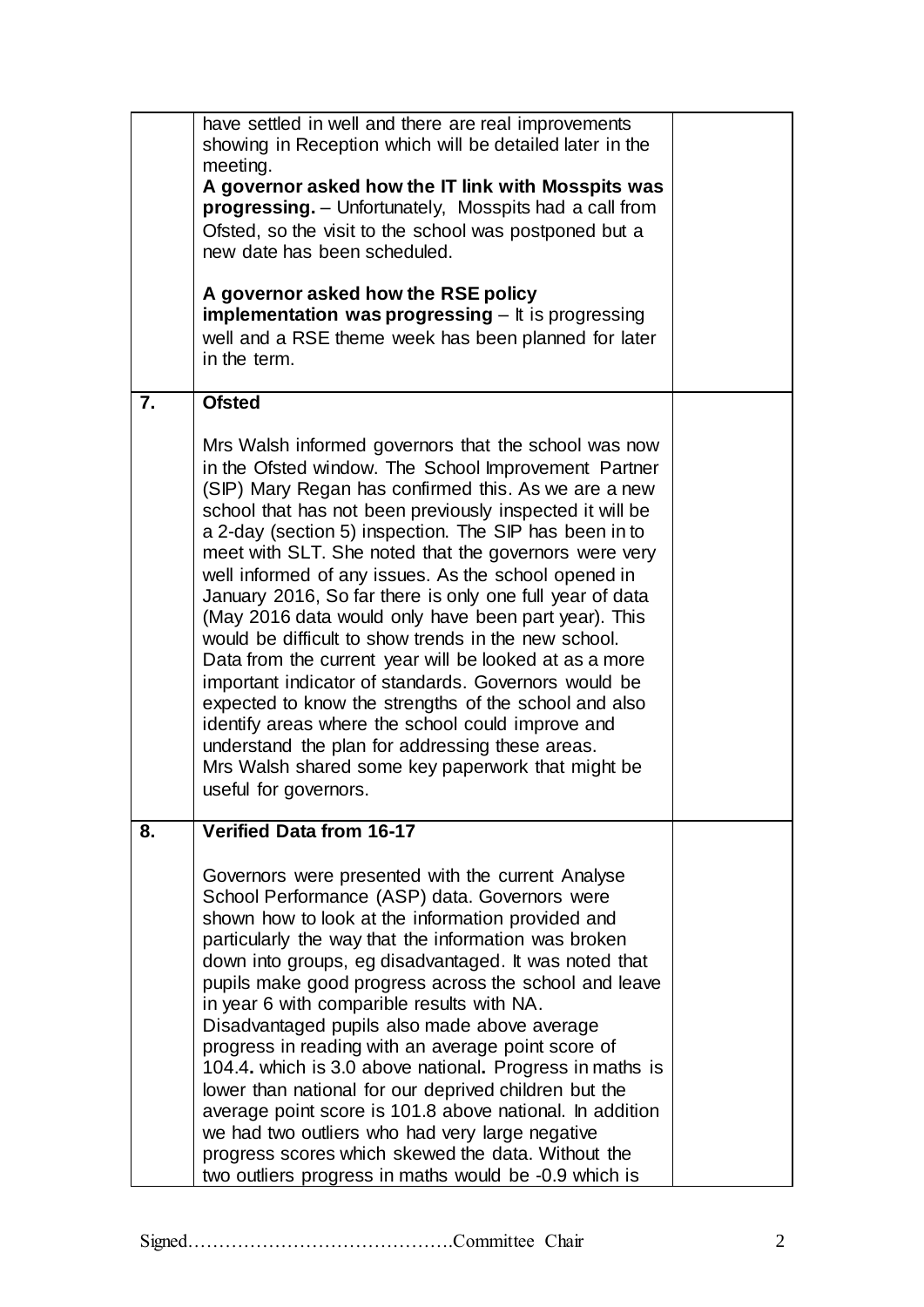|    | above national of -0.6.<br>A governor asked if any of the groups showed as<br>being outside the expected range of results. Mrs<br>Walsh explained that there were significant outliers in<br>the data who were reference on the front cover of the<br>inspection data summary. For internal analysis they<br>could be taken out of averages and the outlying results<br>would be studied in more detail to see a truer picture for<br>the cohort. Data for KS1 & EYFS were recognised as<br>below national in all measures. It was recognised that<br>prior to the amalgamation the biggest issues identified<br>had been around standards' in EYFS and KS1.<br>Governors and leaders had focussed on these areas<br>from the outset and it was reported that good progress<br>was being made in these with current data. The results<br>in these areas are likely to be considerably improved<br>from last year. |  |
|----|-------------------------------------------------------------------------------------------------------------------------------------------------------------------------------------------------------------------------------------------------------------------------------------------------------------------------------------------------------------------------------------------------------------------------------------------------------------------------------------------------------------------------------------------------------------------------------------------------------------------------------------------------------------------------------------------------------------------------------------------------------------------------------------------------------------------------------------------------------------------------------------------------------------------|--|
| 9. | SIP report including EYFS, Year 2 and Year 6<br><b>Update and School Standards</b><br>The School Improvement Partner (SIP) visited the<br>school in the week previous to the meeting but the<br>report had not been received. A governor asked what<br>the main points of the report are likely to be. Mrs<br>Walsh responded that the report is likely to note that the<br>school is on track for many of the targets set. During<br>discussions she was very complimentary on the<br>progress in EYFS. She also commented that this was<br>also a priority area for Liverpool and this would mean<br>that the LA are providing support to all large schools so<br>that they can have the maximum impact on GLD.<br>Governors commented on how the Nursery &<br>Reception environment had improved.                                                                                                              |  |
|    | <b>EYFS</b><br>Mrs Murphy talked the meeting through the data<br>previously distributed. The percentage of children who<br>are at the level that they should be is pleasing. In<br>Reception, the children are being tracked carefully to<br>see which areas of learning may prevent GLD, these<br>gaps are being planned to be closed by opportunities<br>for the children to develop the necessary skills. A<br>governor asked if the assessments were<br>moderated. Mrs Walsh explained that they were                                                                                                                                                                                                                                                                                                                                                                                                         |  |
|    | moderated internally throughout the year group as well<br>as part of the West Derby Learning Network (WDLN)<br>where 8 to 10 schools meet to moderate work across                                                                                                                                                                                                                                                                                                                                                                                                                                                                                                                                                                                                                                                                                                                                                 |  |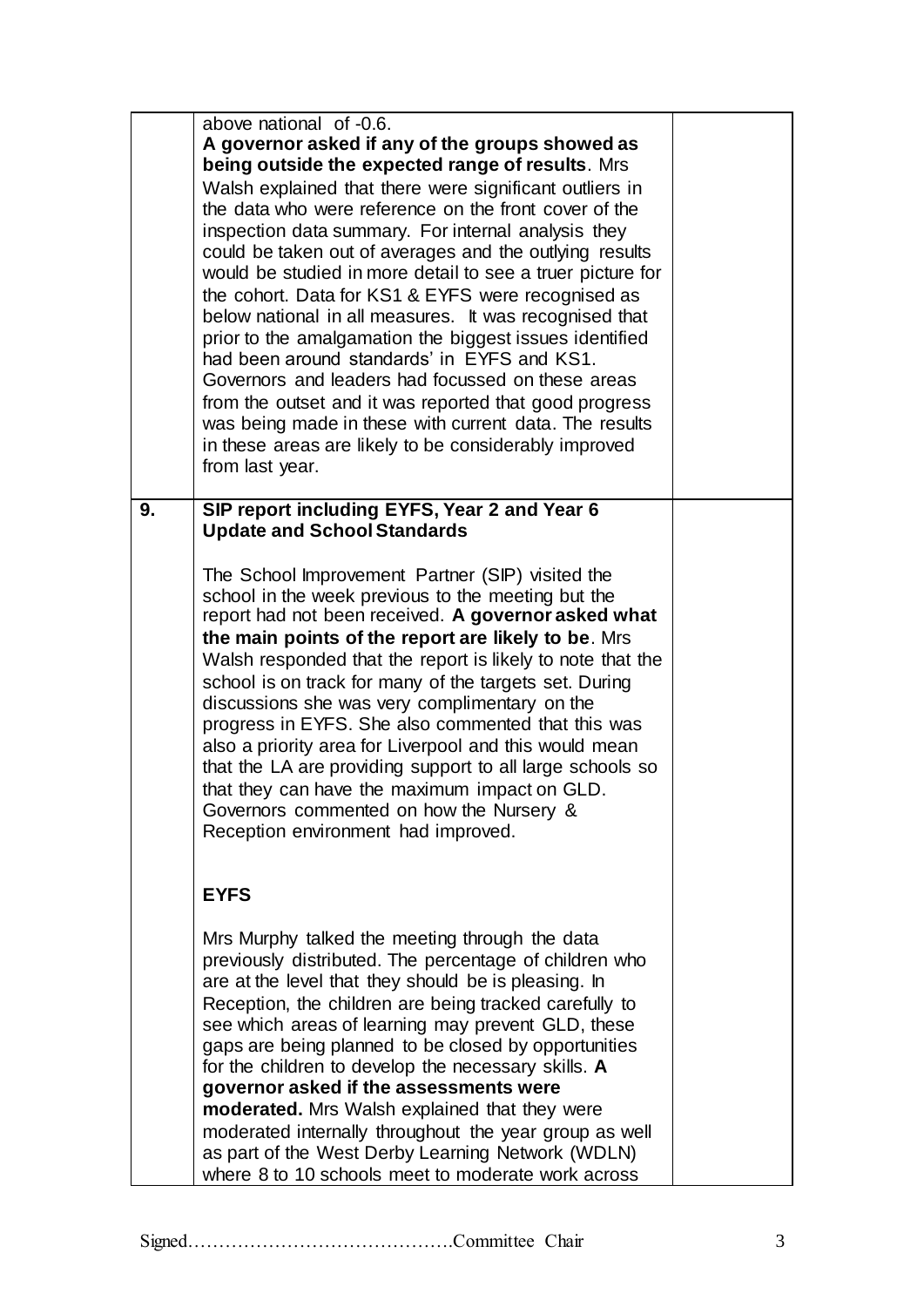| the network. A governor asked how long this took. It |
|------------------------------------------------------|
| is a concise and targeted meeting which takes around |
| an hour each time.                                   |

### **Phonics**

The pass rate for phonics in Year 1 is predicted to be over 80%. The staff have been working hard to make good progress in this area. The disadvantaged are doing well. There is still likely to be a gap between the disadvantaged and non-disadvantaged in school but the disadvantaged pass rate for St Oswald's could be over the national average for non-disadvantaged pupils.

## **Year 2**

Currently on track to meet targets and discussions have been held with the SIP on whether to increase targets. This will be looked at again as part of the next review around Easter. It was noted that the disadvantaged pupils were doing very well against the targets set for them.

## **Year 6**

Miss Sime talked governors through the report previously distributed. She highlighted some groups and the particular challenges and circumstances they faced. It was predicted that the SEN and disadvantaged pupils would meet or exceed their targets. Information on high attainers had been analysed and it was expected that they would surpass last years cohort. Once again, the targets were being revisited during the next review to see whether they should be extended. Some individual pupils have already had their personal targets revised.

Writing has been a focus this year. The DfE have listened to national feedback with regards to testing for writing and have clarified expectations. Staff are now able to work towards what is required and can teach with more confidence. Children are allowed one significant weakness, meaning that if for example a child's handwriting is poor it will not prevent ARE.

It is likely that year 6 will be moderated this year and staff are preparing for a visit.

Miss Sime reported that the SLT are very confident that the SATS results would be an improvement on last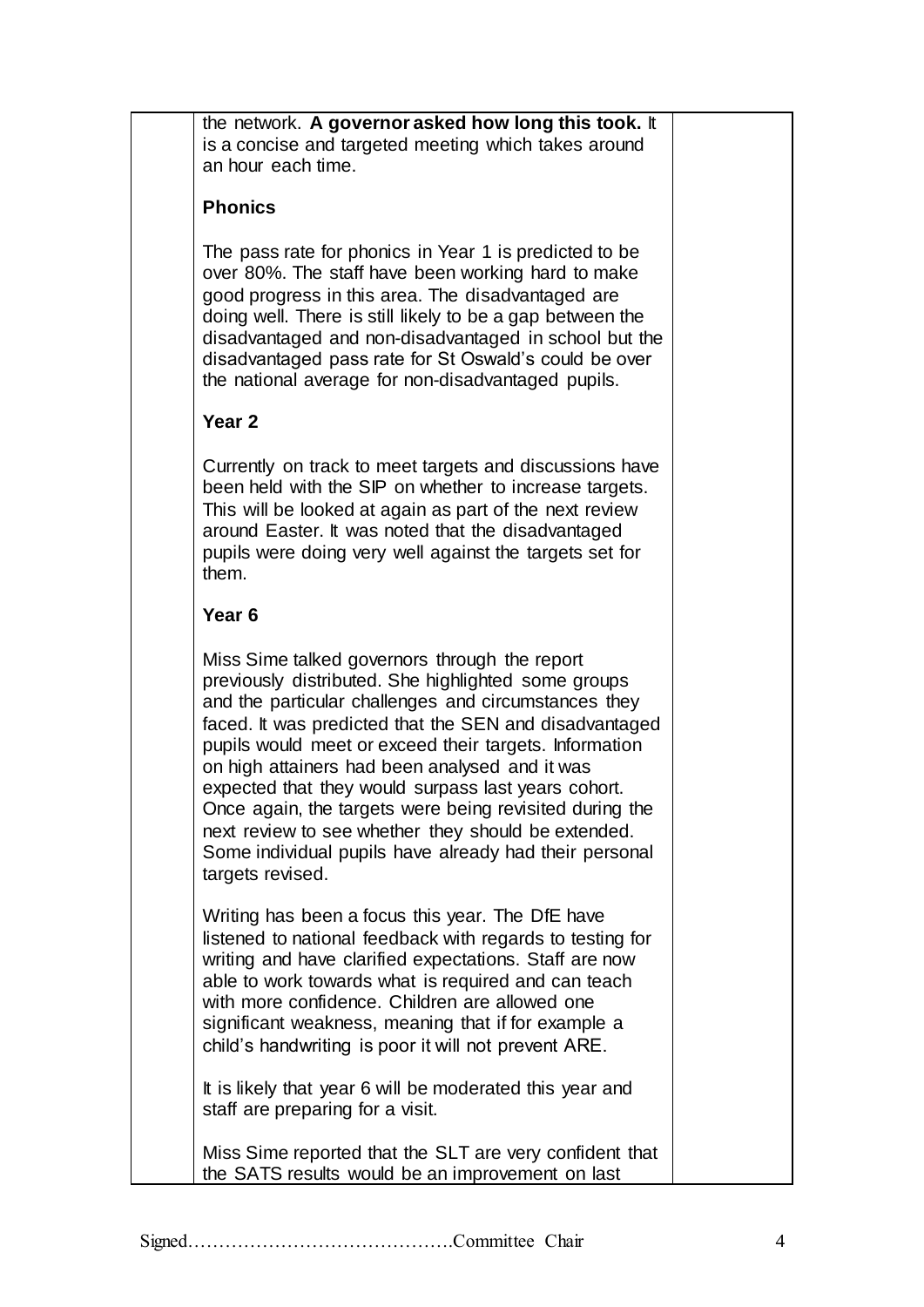|     | SLT – There is currently a priority for the SLT. They are<br>looking at redesigning the curriculum to allow some<br>subjects to be covered in greater depth by<br>concentrating the time spent on them into terms rather                                                                                                                                                                                                                                                                                                                                                                                                                                                                                                         |    |
|-----|----------------------------------------------------------------------------------------------------------------------------------------------------------------------------------------------------------------------------------------------------------------------------------------------------------------------------------------------------------------------------------------------------------------------------------------------------------------------------------------------------------------------------------------------------------------------------------------------------------------------------------------------------------------------------------------------------------------------------------|----|
| 11. | <b>Curriculum reports</b>                                                                                                                                                                                                                                                                                                                                                                                                                                                                                                                                                                                                                                                                                                        |    |
|     | Governor Action Plan – It was agreed that Mr Hegarty<br>would put this together and bring it to the next<br>appropriate meeting.                                                                                                                                                                                                                                                                                                                                                                                                                                                                                                                                                                                                 | TH |
|     | Interventions – Mrs Murphy has responsibility for<br>interventions. A key area is monitoring of outcomes and<br>progress against starting points. The new policy to be<br>ratified at this meeting will help the process.                                                                                                                                                                                                                                                                                                                                                                                                                                                                                                        |    |
|     | EYFS - Good progress is being made as discussed<br>elsewhere in the meeting.                                                                                                                                                                                                                                                                                                                                                                                                                                                                                                                                                                                                                                                     |    |
|     | Walsh highlighted some key areas.<br>Computing – Following the disappointing audit, a new<br>team led by Miss Kirwan has been put into place. The<br>Knowsley CLC scheme of work has been introduced<br>and is working well. The most recent Performance<br>Management observation was based on a computing<br>lesson so the subject is being monitored in a number of<br>ways. E-Safety is a big issue and has been a high<br>priority recently. This included workshops for parents<br>that were well attended. A governor asked what sort<br>of questions parents asked. It is often for<br>recommendations on what apps they should be aware<br>of and which were recommended and appropriate.                               |    |
| 10. | <b>School Development Plan (SDP) Update</b><br>The SDP update had been previously circulated. Mrs                                                                                                                                                                                                                                                                                                                                                                                                                                                                                                                                                                                                                                |    |
|     | year's results, even though this has been a challenging<br>group. It is possible that up to 5 pupils may be<br>disapplied for one or more of the SATS tests.<br>Governors asked why this would be the case. It<br>would be if a pupil was not working at the level of the<br>test and of reaching the required standard. An example<br>could be a pupil who had recently come to the country<br>and their English skills were minimal. It is possible that<br>the pupil may only be disapplied from English related<br>tests but could access the mathematics ones.<br>Governors asked if parents were consulted over the<br>disapplication of their child. It was confirmed that<br>parents were consulted from an early stage. |    |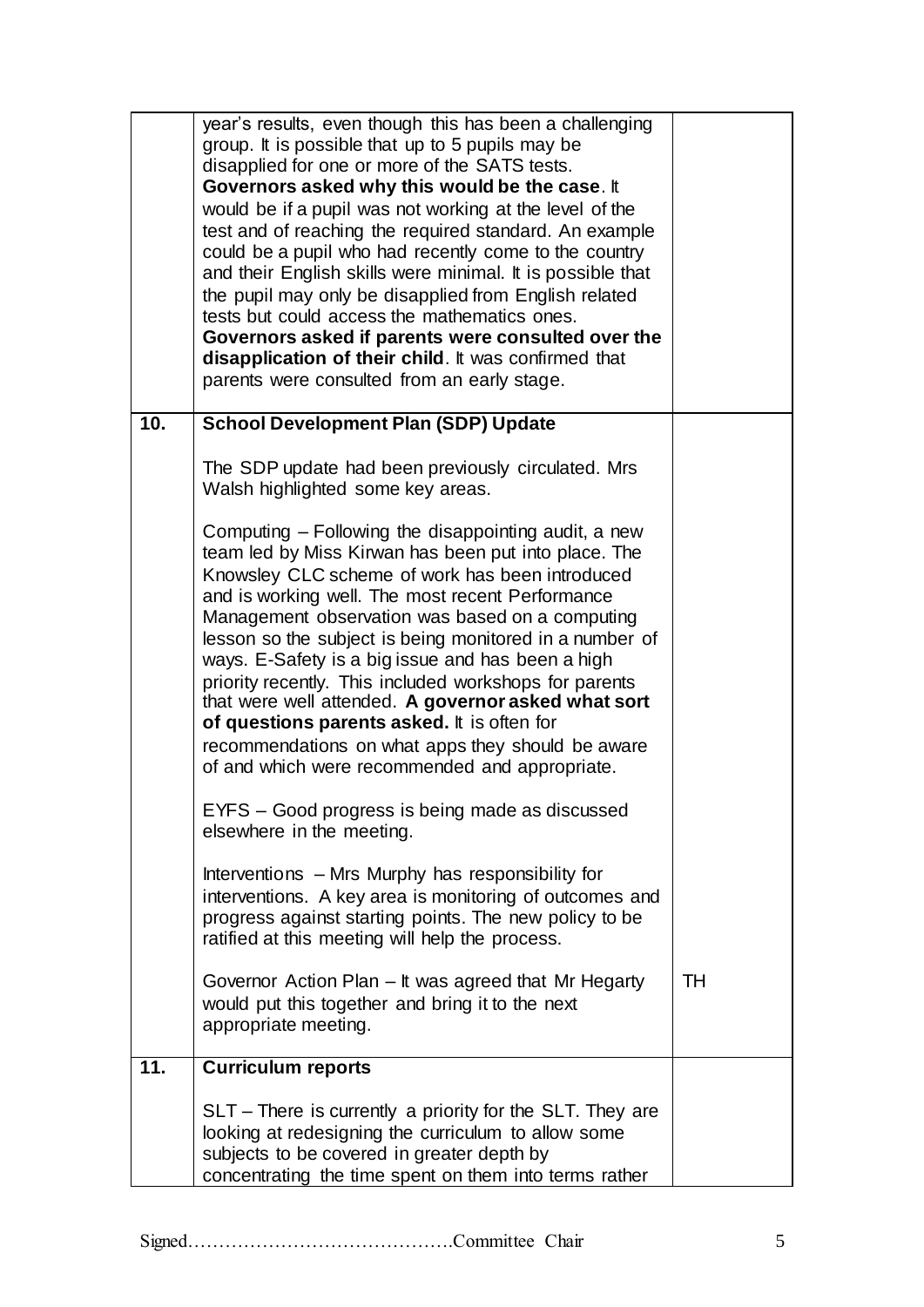|     | stages of planning and when there is more detail, there<br>will be consultation with governors and parents about                                                                                                                                                                                                                                                                                                                                                                                                                                                                                                                                  |  |
|-----|---------------------------------------------------------------------------------------------------------------------------------------------------------------------------------------------------------------------------------------------------------------------------------------------------------------------------------------------------------------------------------------------------------------------------------------------------------------------------------------------------------------------------------------------------------------------------------------------------------------------------------------------------|--|
|     | major changes, although some work to move towards<br>the system may be done earlier.                                                                                                                                                                                                                                                                                                                                                                                                                                                                                                                                                              |  |
|     | EYFS – New support staff have settled in well. There is<br>a focus on improving outside education. Changes in the<br>environment, including the removal of some internal<br>doors in the reception classes, allows for a better flow<br>of resources, many of which are portable and can be<br>used inside and outside. We are working with the<br>Joseph Lappin Centre to provide a gardening element<br>for the EYFS setting including setting up a vegetable<br>and herb patch.                                                                                                                                                                |  |
|     | CSI week – Mrs Gentle provided a written report<br>previously circulated. Each year group had set up its<br>own mystery to be solved using investigative<br>techniques. Police attended assemblies to help set up<br>the scenarios and then again at the conclusion of the<br>week. All subject areas were covered during the<br>investigations. The children loved the activities,<br>although one or two needed reminding that it was not a<br>real crime. SLT were very impressed with the work that<br>the staff put into their planning to ensure that the CSI<br>involved as many curriculum areas as possible and led<br>to fabulous work. |  |
|     | Mr Murray had previously circulated a science report<br>which gave governors information about standards<br>across the school. He wrote about some of the exciting<br>scientific challenges that the children were experiencing<br>and on the STEM week that is planned for later in the<br>year.                                                                                                                                                                                                                                                                                                                                                 |  |
| 12. | <b>Intervention Policy</b>                                                                                                                                                                                                                                                                                                                                                                                                                                                                                                                                                                                                                        |  |
|     | The policy had been previously circulated. Governors<br>welcomed the recognition that the teacher was the<br>primary adult and would lead interventions, directing<br>other staff. A governor asked how teachers were<br>monitored on their use of TAs. It was explained that<br>year heads would lead in their year groups and they<br>would discuss this with SLT. TA skills had been audited<br>and certain support staff were trained for specific<br>intervention. A governor asked how often this was<br><b>done.</b> It is part of the annual performance appraisal                                                                        |  |
|     | The policy was agreed.                                                                                                                                                                                                                                                                                                                                                                                                                                                                                                                                                                                                                            |  |